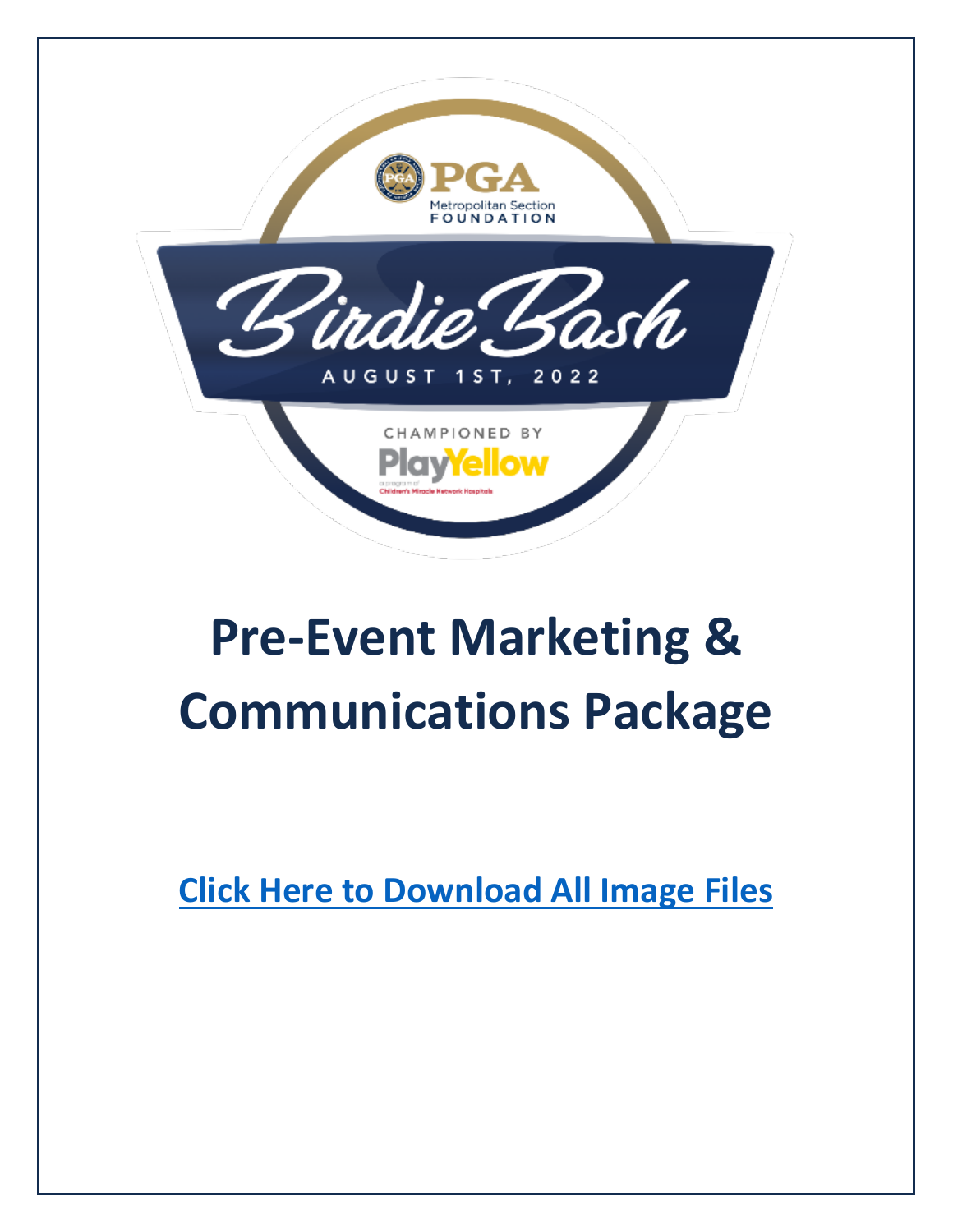

## **[Click Here to Download](https://drive.google.com/drive/folders/1zy0fLT9RNZr6Rm7tsd1_TovxSxB4OGYr?usp=sharing) All Image Files**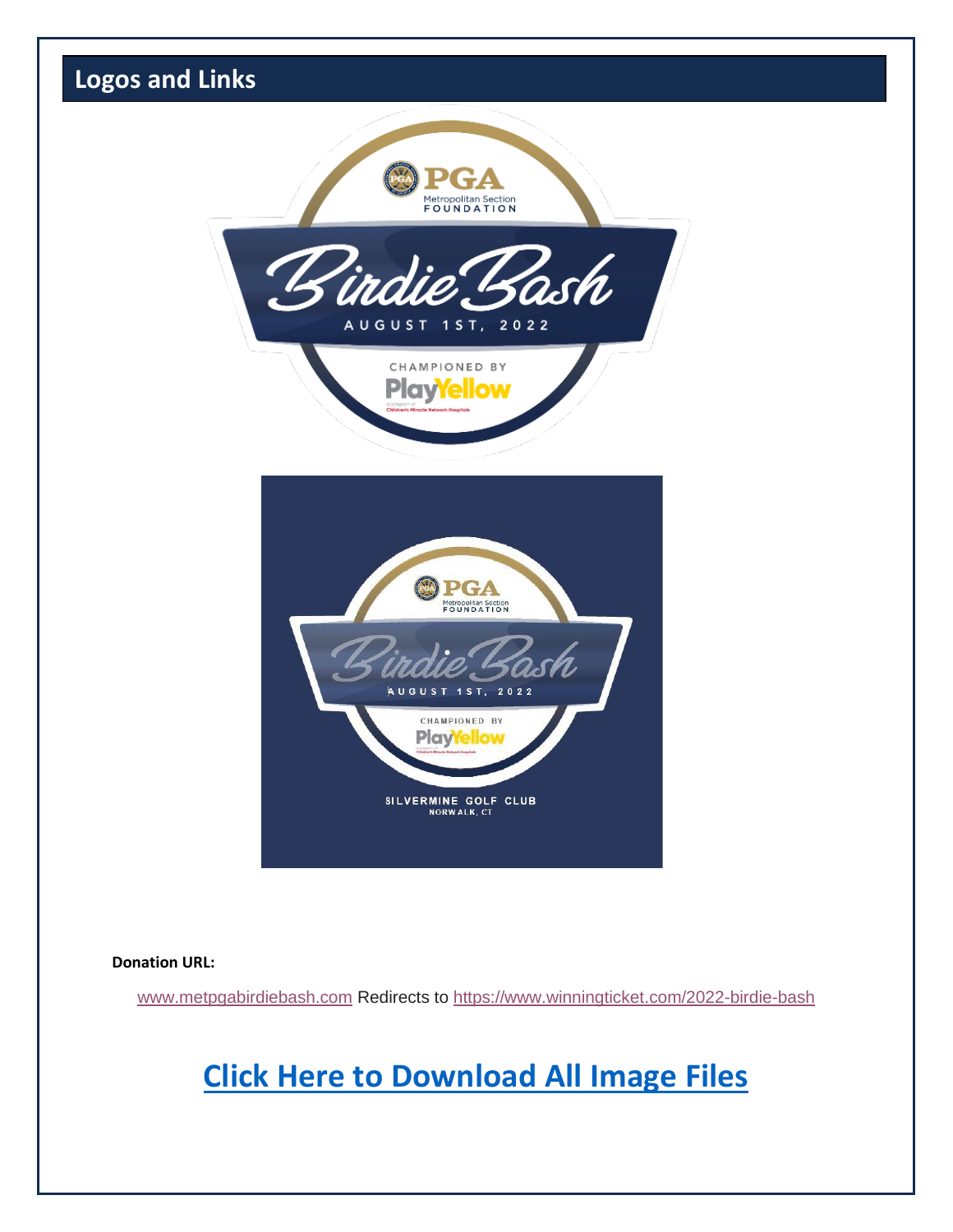### **Email Communication**

#### **Template:**



As the (Job Title: Head Professional or Assistant Professional) at (Club Name) and a proud member of the Metropolitan PGA, I am happy to share some exciting news! On Monday, August  $1<sup>st</sup>$ , I will be (teaming up with *(add teammates name)* / playing in) the Inaugural Met PGA Birdie Bash championed by Play Yellow to help raise funds for the Metropolitan Section Foundation, the Maria Fareri Children's Hospital in Westchester, NY, and Cohen Children's Medical Center on Long Island. Alongside other Met PGA Professionals, we will play 72 holes of golf in one day at Silvermine Golf Club in Norwalk, CT in an attempt to make as many birdies as possible!

Please consider making a pledge per birdie to support these extremely impactful organizations. YOUR gift matters and will help us get one step closer to our goal of raising \$250,000!

Please [click here](https://www.winningticket.com/2022-birdie-bash-professional-registration) to make a pledge today! Thank you in advance for your support!

**Logo:** (Download either logo from the Google Drive Link provided into email communication, or any other marketing materials)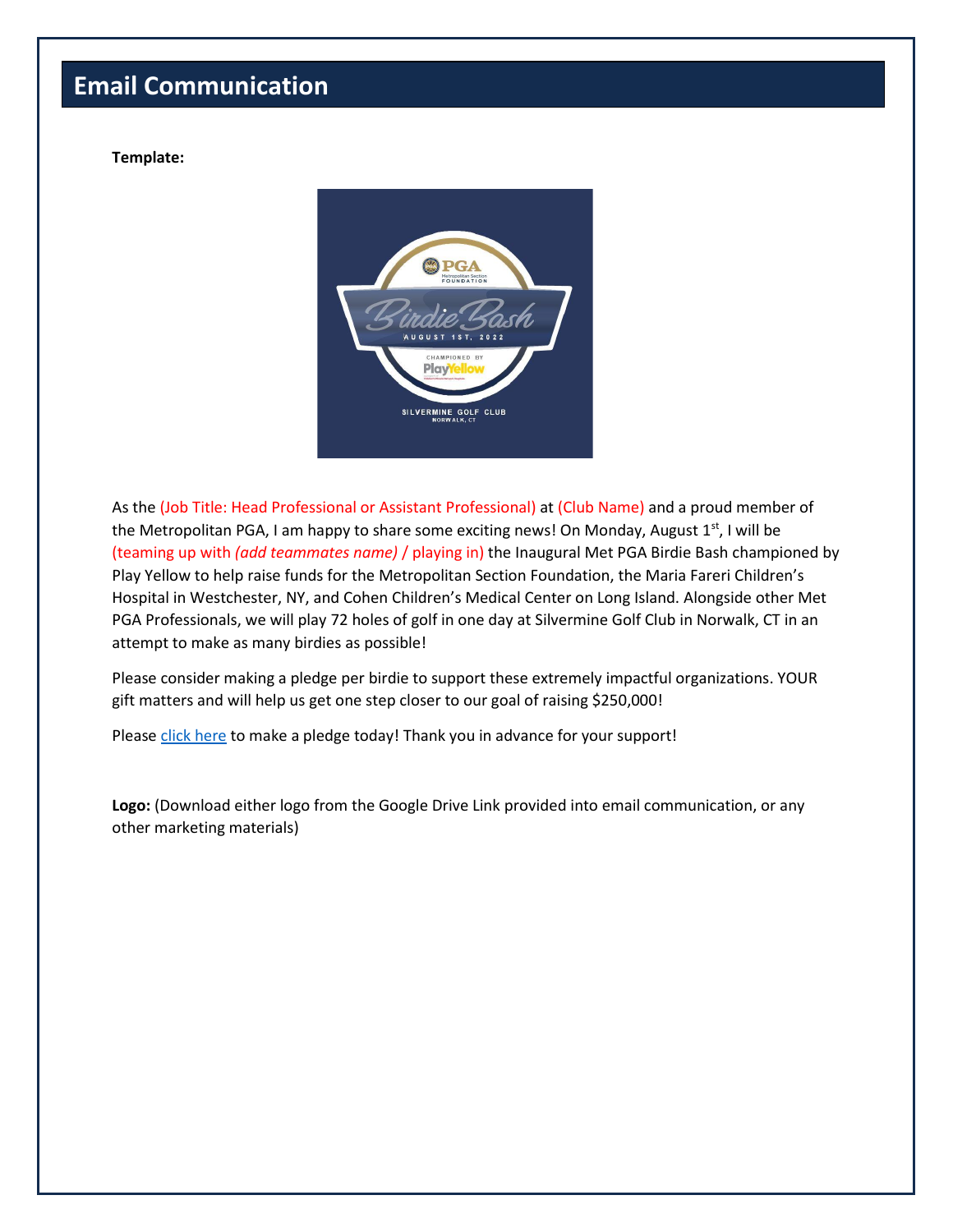## **Social Media Marketing**

#### **Hashtags to Use:**

#MetPGABirdieBash #metpga #metsection #metpgafoundation #pga #playyellow #weplay #weteach #welearn #weinspire

#### **Tags:**

**Instagram:**  @metropolitan\_pga @cohen\_childrens @wmchealth @playyellow4kids

#### **Twitter:**

@MetropolitanPGA @MetFoundation @Cohen\_Children's @MFCHatWMC @PlayYellow4Kids

#### **Facebook:**

Metropolitan PGA Cohen Children's Medical Center Maria Fareri Children's Hospital, a member of the WMCHealth Network Play Yellow

#### **Instagram:**

#### **Caption:**

On Monday, August  $1<sup>st</sup>$ , I will be participating in the inaugural Metropolitan PGA Birdie Bash fundraiser event to raise funds for the Metropolitan Section Foundation, the Maria Fareri Children's Hospital, and Cohen Children's Medical Center. I, alongside other Met Section professionals, will play 72 holes of golf in one day at Silvermine GC in an attempt to make as many birdies as possible! Please consider making a pledge per birdie to support these impactful organizations. YOUR GIFT MATTERS and will help us reach our goal of raising \$250,000! To make a pledge, please visit: www.metpgabirdiebash.com Thank you in advance for your support!

#MetPGABirdieBash #metpga #metsection #metpgafoundation #weplay #weteach #welearn #weinspire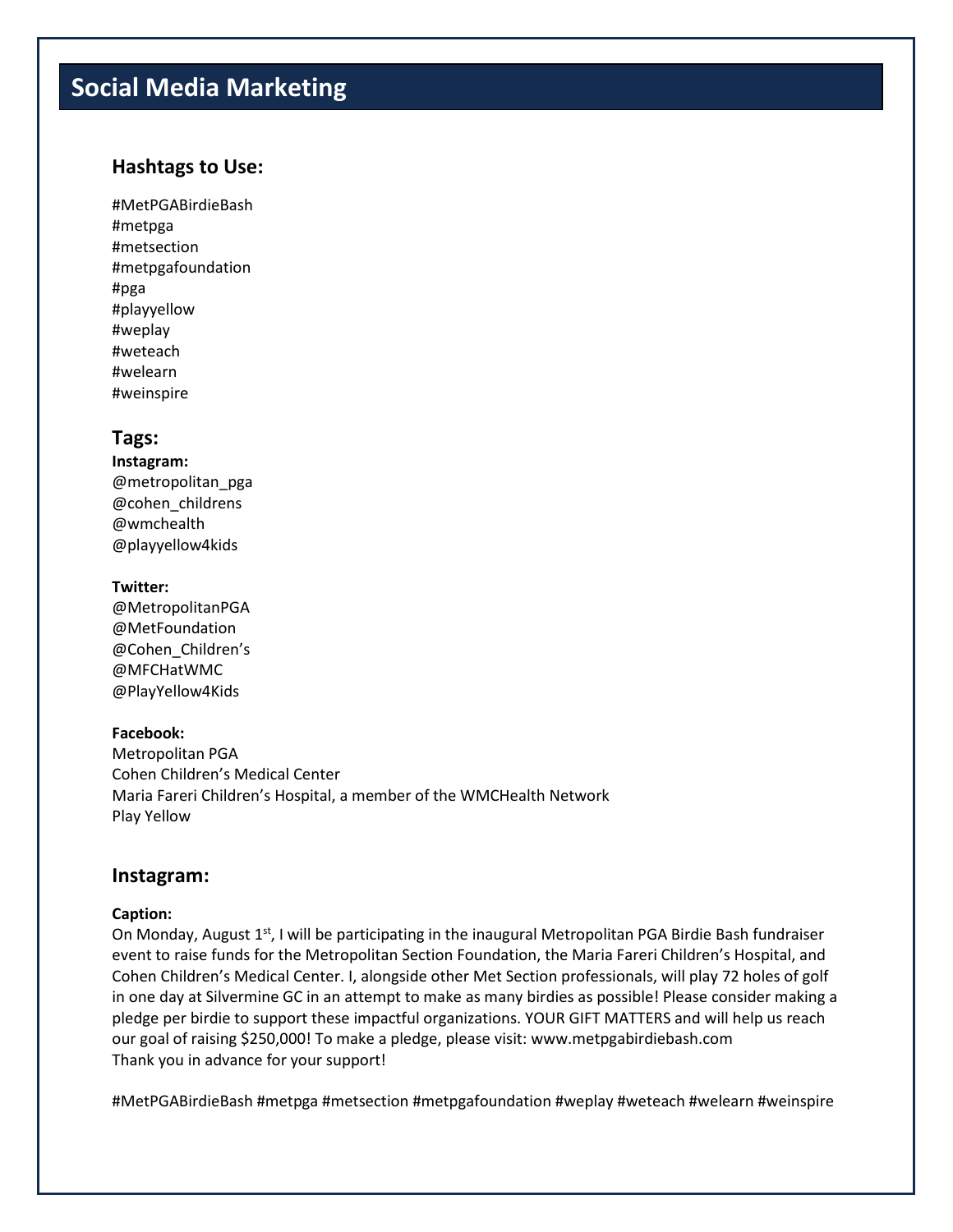#### **Instagram Picture:**



**Instagram Story:**

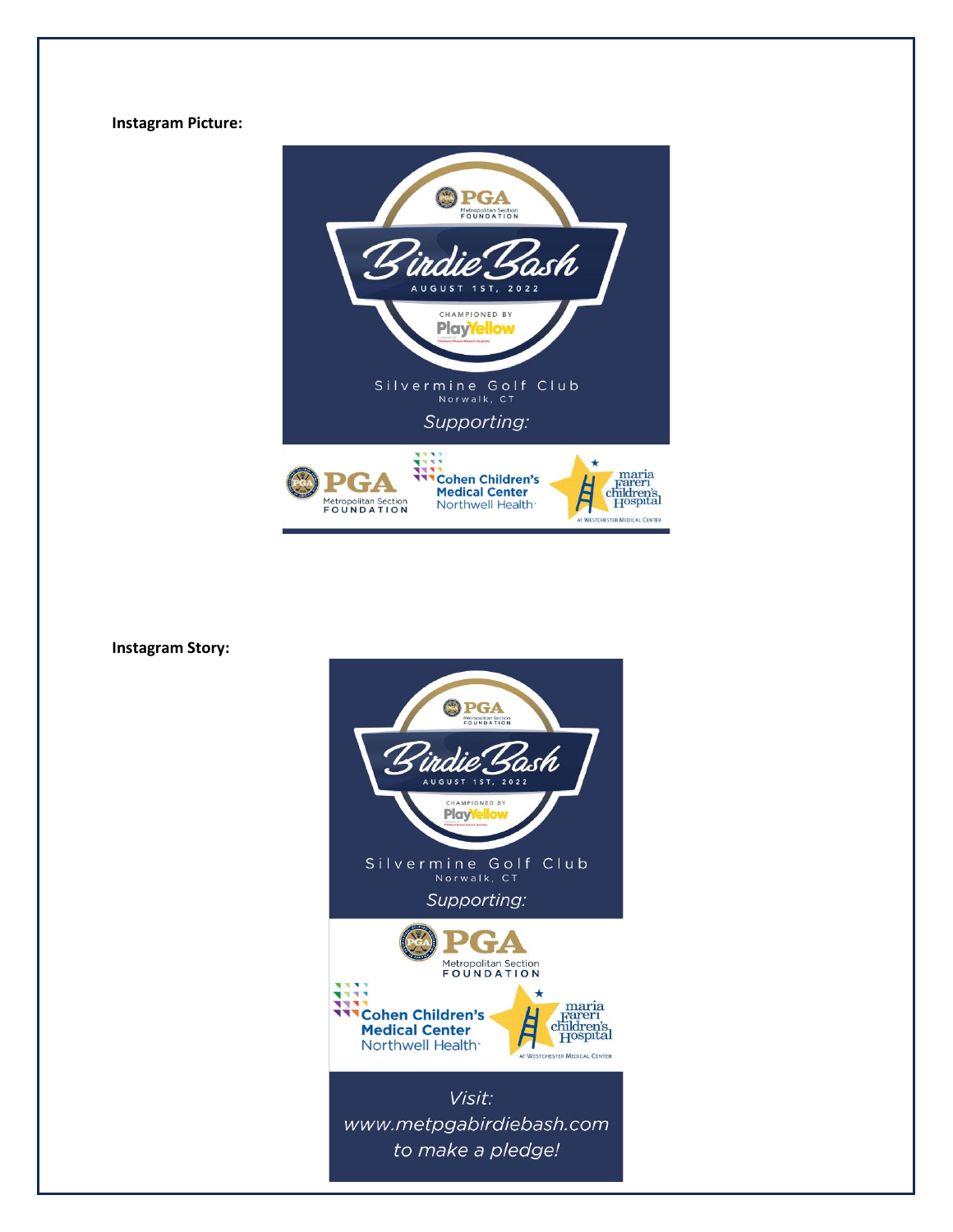#### **Twitter:**

#### **Tweet:**

The Met PGA Birdie Bash is approaching! Please consider making a pledge per birdie to support impactful organizations and help us reach our goal of raising \$250,000! To learn more about the event and to make a pledge, please visit: www.metpgabirdiebash.com

#### **Twitter Photo:**



#### **Facebook**

#### **Post:**

On Monday, August  $1<sup>st</sup>$ , I will be participating in the inaugural Metropolitan PGA Birdie Bash fundraiser event to raise funds for the Metropolitan Section Foundation, the Maria Fareri Children's Hospital, and Cohen Children's Medical Center. I, alongside other Met Section professionals, will play 72 holes of golf in one day at Silvermine GC in an attempt to make as many birdies as possible! Please consider making a pledge per birdie to support these impactful organizations. YOUR GIFT MATTERS and will help us reach our goal of raising \$250,000! To make a pledge, please visit: www.metpgabirdiebash.com

Thank you in advance for your support!